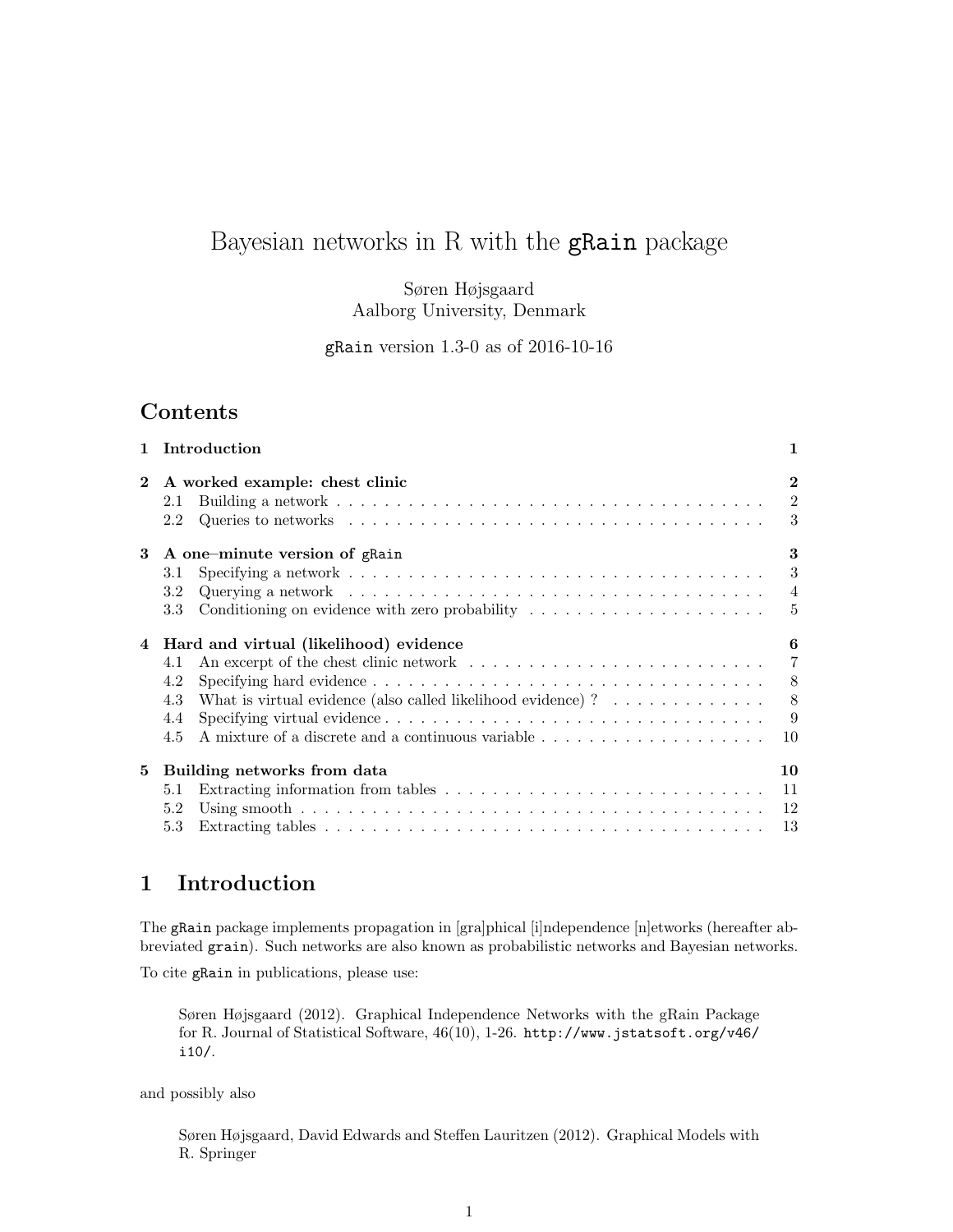More information about the package, other graphical modelling packages and development versions is available from

http://people.math.aau.dk/~sorenh/software/gR

## 2 A worked example: chest clinic

This section reviews the chest clinic example of Lauritzen and Spiegelhalter (1988) (illustrated in Figure 1) and shows one way of specifying the model in gRain. Lauritzen and Spiegelhalter (1988) motivate the chest clinic example as follows:

"Shortness–of–breath (dyspnoea) may be due to tuberculosis, lung cancer or bronchitis, or none of them, or more than one of them. A recent visit to Asia increases the chances of tuberculosis, while smoking is known to be a risk factor for both lung cancer and bronchitis. The results of a single chest X–ray do not discriminate between lung cancer and tuberculosis, as neither does the presence or absence of dyspnoea."



Figure 1: Chest clinic example from LS.

#### 2.1 Building a network

A Bayesian network is a special case of graphical independence networks. In this section we outline how to build a Bayesian network. The starting point is a probability distribution factorising accoring to a DAG with nodes V. Each node  $v \in V$  has a set  $pa(v)$  of parents and each node  $v \in V$  has a finite set of states. A joint distribution over the variables V can be given as

$$
p(V) = \prod_{v \in V} p(v|pa(v))
$$
\n(1)

where  $p(v|pa(v))$  is a function defined on  $(v, pa(v))$ . This function satisfies that  $\sum_{v^*} p(v =$  $v^*|pa(v)\rangle = 1$ , i.e. that for each configuration of the parents  $pa(v)$ , the sum over the levels of v equals one. Hence  $p(v|pa(v))$  becomes the conditional distribution of v given  $pa(v)$ . In practice  $p(v|pa(v))$  is specified as a table called a conditional probability table or a CPT for short. Thus, a Bayesian network can be regarded as a complex stochastic model built up by putting together simple components (conditional probability distributions).

Thus the DAG in Figure 1 dictates a factorization of the joint probability function as

$$
p(V) = p(\alpha)p(\sigma)p(\tau|\alpha)p(\lambda|\sigma)p(\beta|\sigma)p(\epsilon|\tau,\lambda)p(\delta|\epsilon,\beta)p(\xi|\epsilon).
$$
\n(2)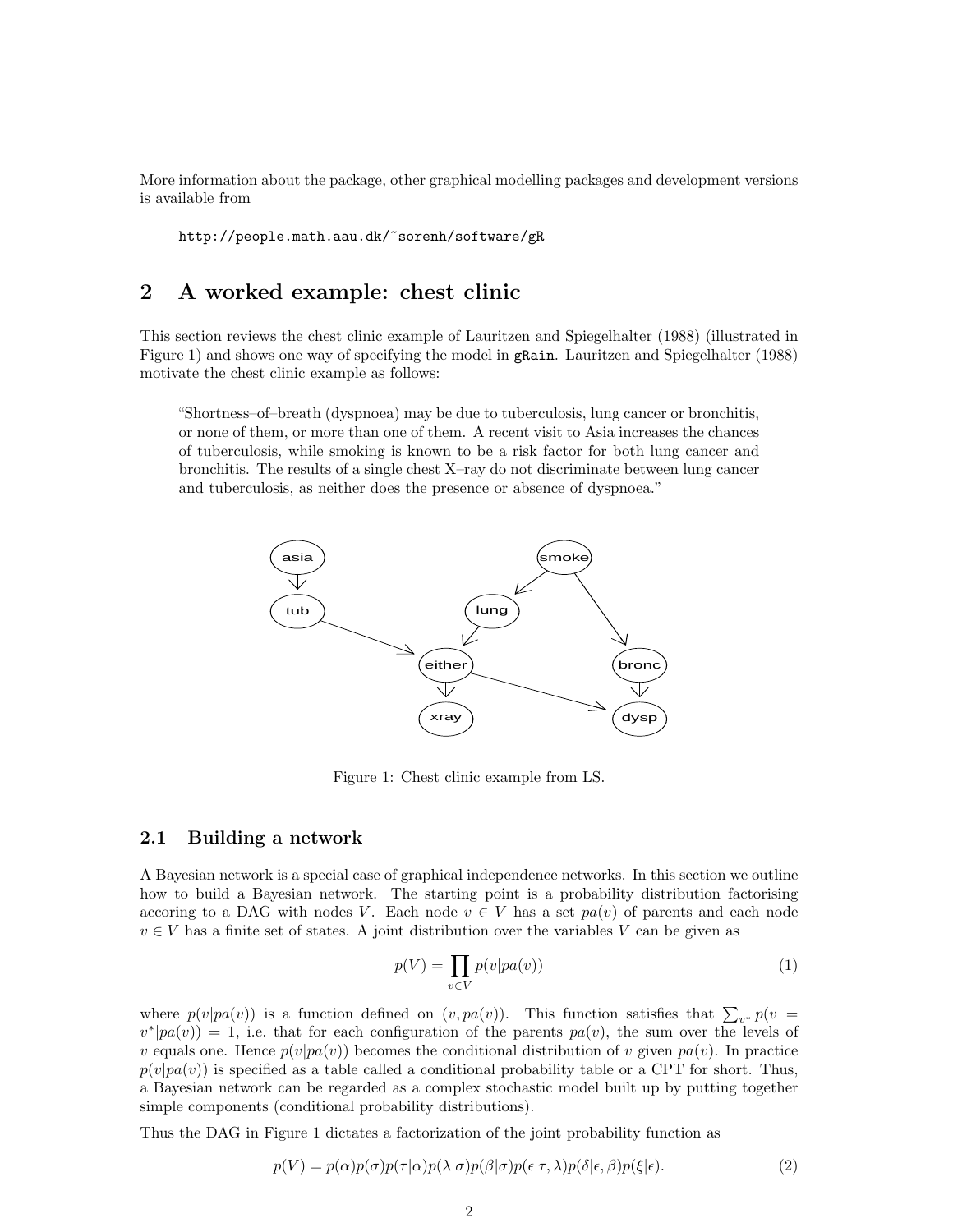In (2) we have  $\alpha = \text{asia}, \sigma = \text{smoker}, \tau = \text{tuberculos}$ ;  $\lambda = \text{lung cancer}, \beta = \text{bronchitis}$ ,  $\epsilon =$  either tuberculosis or lung cancer,  $\delta =$  dyspnoea and  $\xi =$  xray. Note that  $\epsilon$  is a logical variable which is true if either  $\tau$  or  $\lambda$  are true and false otherwise.

#### 2.2 Queries to networks

Suppose we are given the evidence (sometimes also called "finding") that a set of variables  $E \subset V$ have a specific value  $e^*$ . For example that a person has recently visited Asia and suffers from dyspnoea, i.e.  $\alpha$  = yes and  $\delta$  = yes.

With this evidence, we are often interested in the conditional distribution  $p(v|E = e^*)$  for some of the variables  $v \in V \setminus E$  or in  $p(U|E = e^*)$  for a set  $U \subset V \setminus E$ .

In the chest clinic example, interest might be in  $p(\lambda|e^*)$ ,  $p(\tau|e^*)$  and  $p(\beta|e^*)$ , or possibly in the joint (conditional) distribution  $p(\lambda, \tau, \beta | e^*)$ .

Interest might also be in calculating the probability of a specific event, e.g. the probability of seeing a specific evidence, i.e.  $p(E = e^*)$ .

## 3 A one–minute version of gRain

#### 3.1 Specifying a network

A simple way of specifying the model for the chest clinic example is as follows.

1. Specify conditional probability tables (with values as given in Lauritzen and Spiegelhalter  $(1988)$ :

```
> yn <- c("yes","no")
> a <- cptable(~asia, values=c(1,99),levels=yn)
> t.a <- cptable(~tub|asia, values=c(5,95,1,99),levels=yn)
> s <- cptable("smoke, values=c(5,5), levels=yn)
> l.s <- cptable(~lung|smoke, values=c(1,9,1,99), levels=yn)
> b.s <- cptable(~bronc|smoke, values=c(6,4,3,7), levels=yn)
> e.lt <- cptable(~either|lung:tub,values=c(1,0,1,0,1,0,0,1),levels=yn)
> x.e <- cptable(~xray|either, values=c(98,2,5,95), levels=yn)
> d.be <- cptable(~dysp|bronc:either, values=c(9,1,7,3,8,2,1,9), levels=yn)
```
2. Compile list of conditional probability tables and create the network:

```
> plist <- compileCPT(list(a, t.a, s, l.s, b.s, e.lt, x.e, d.be))
> plist
CPTspec with probabilities:
P( asia )
P( tub | asia )
P( smoke )
P( lung | smoke )
P( bronc | smoke )
P( either | lung tub )
P( xray | either )
P( dysp | bronc either )
> plist$tub
     asia
tub yes no
  yes 0.05 0.01
 no 0.95 0.99
attr(,"class")
[1] "parray" "array"
```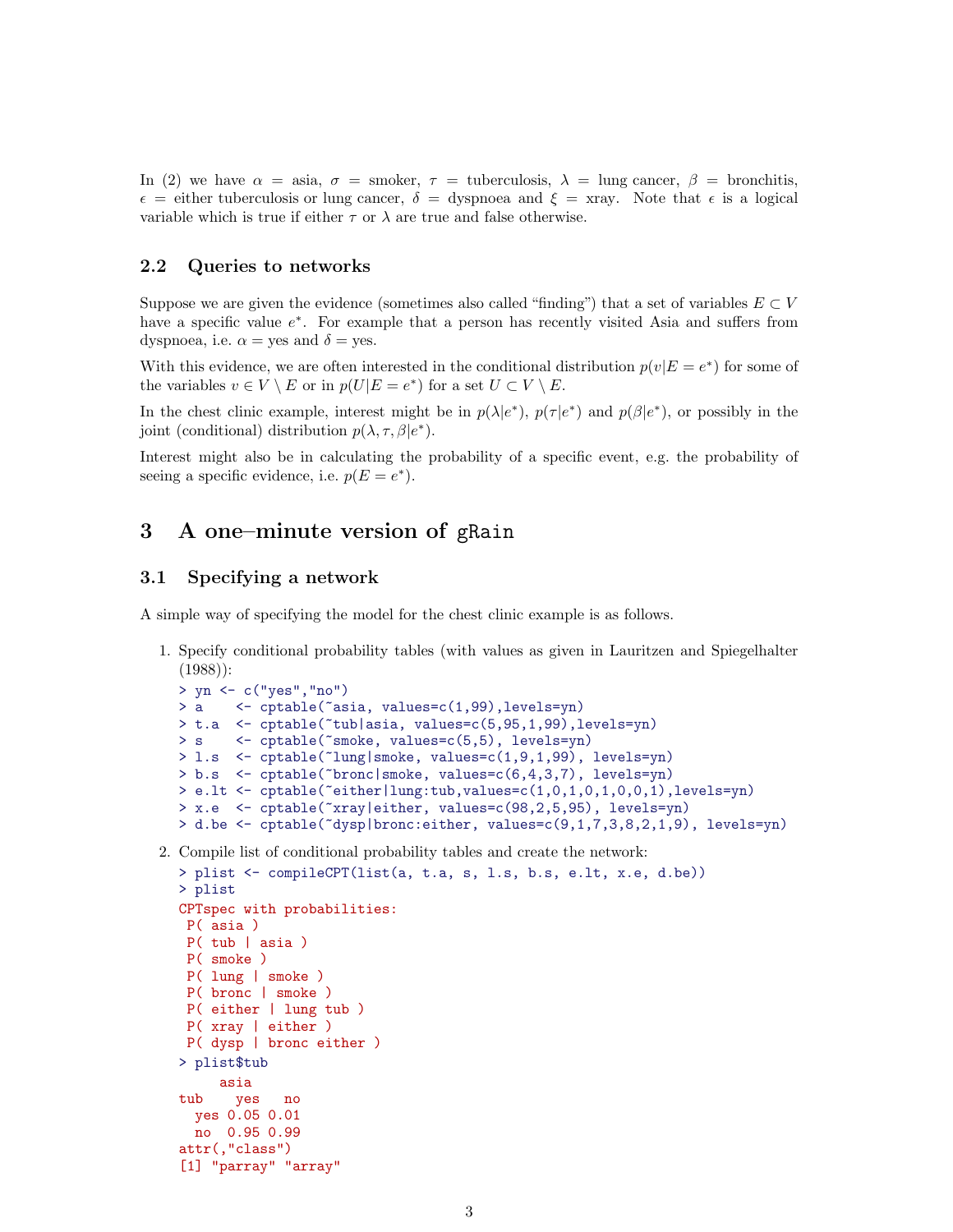```
> plist$either ## Notice: a logical node
, , tub = yeslung
either yes no
  yes 1 1
  no 0 0
, , tub = nolung
either yes no
  yes 1 0<br>no 0 1
        no 0 1
attr(,"class")
[1] "parray" "array"
> net1 <- grain(plist)
> net1
Independence network: Compiled: FALSE Propagated: FALSE
 Nodes: chr [1:8] "asia" "tub" "smoke" "lung" "bronc" "either" "xray" ...
```
### 3.2 Querying a network

1. The network can be queried to give marginal probabilities:

```
> querygrain(net1, nodes=c("lung","bronc"), type="marginal")
$lung
lung
 yes no
0.055 0.945
$bronc
bronc
yes no
0.45 0.55
```
2. Likewise, a joint distribution can be obtained:

```
> querygrain(net1,nodes=c("lung","bronc"), type="joint")
    bronc
lung yes no
 yes 0.0315 0.0235
 no 0.4185 0.5265
```
3. Evidence can be entered in one of these two equivalent forms:

```
> net12 <- setEvidence(net1, evidence=list(asia="yes", dysp="yes"))
> net12 <- setEvidence(net1,
+ nodes=c("asia", "dysp"), states=c("yes", "yes"))
```
- 4. The probability of observing this evidence under the model is > pEvidence( net12 ) [1] 0.004501375
- 5. The network can be queried again:

```
> querygrain( net12, nodes=c("lung","bronc") )
```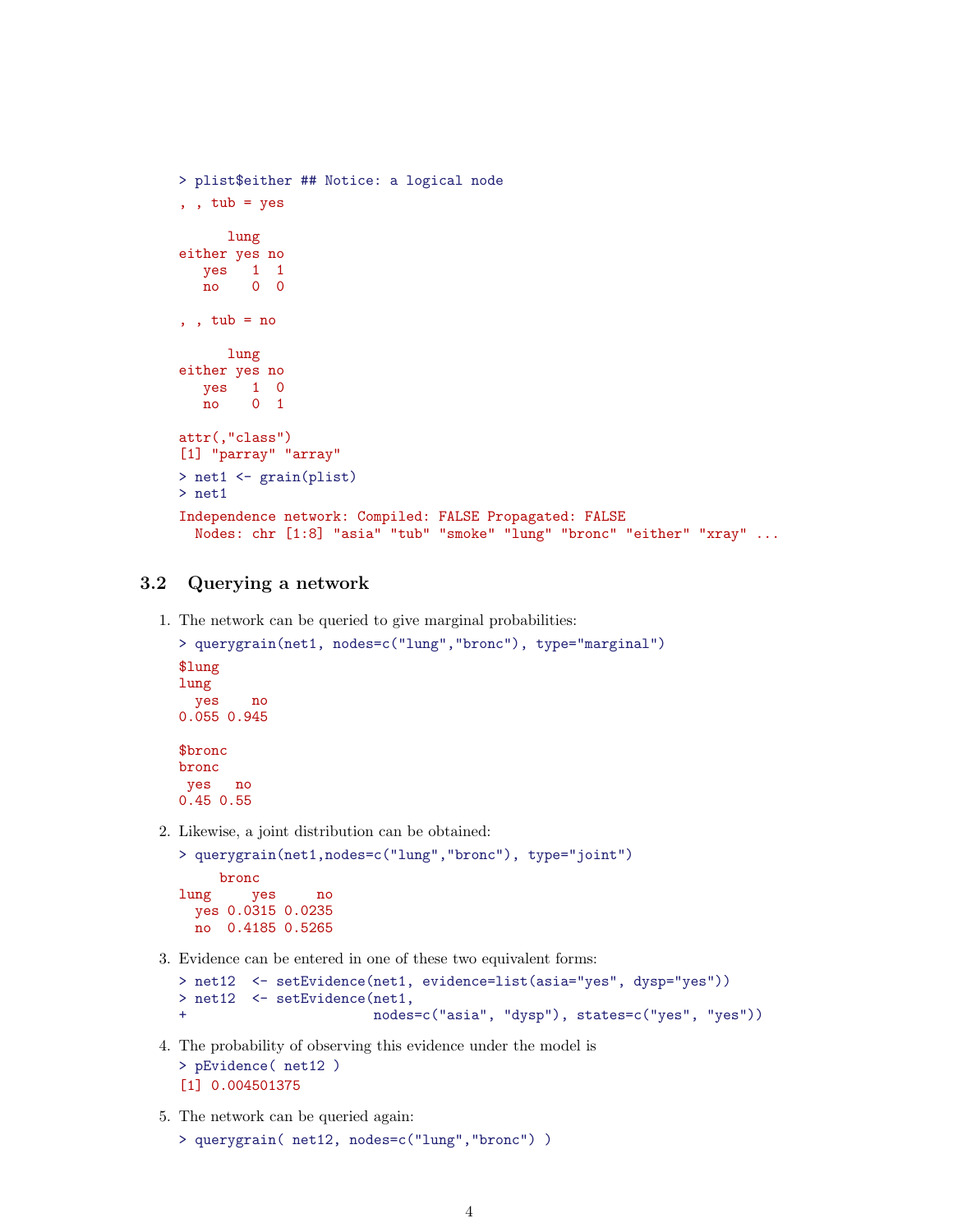```
$lung
lung
      yes no
0.09952515 0.90047485
$bronc
bronc
     yes no
0.8114021 0.1885979
> querygrain( net12, nodes=c("lung","bronc"), type="joint" )
    bronc
lung yes no
 yes 0.06298076 0.03654439
 no 0.74842132 0.15205354
```
#### 3.3 Conditioning on evidence with zero probability

Consider setting the evidence

```
> net13 <- setEvidence(net1,nodes=c("either", "tub"),
+ states=c("no","yes"))
```
Under the model, this finding has zero probability;

```
> pEvidence( net13 )
[1] 0
```
Therefore, all conditional probabilities are (under the model) undefined;

```
> querygrain( net13, nodes=c("lung","bronc"), type="joint" )
    bronc
lung yes no
 yes NaN NaN
 no NaN NaN
```
We can look closer into this zero–probability issue. Because the node either is logical, half of the configurations will have zero probability:

```
> tt <- querygrain( net1, type="joint")
> sum(tt==0)/length(tt)
[1] 0.5
```
In particular the configuration above has zero probability

> sum(tableSlice(tt, c("either","tub"), c("no","yes")))

 $[1] 0$ 

Zero probailities (or almost zero probabilities) also arise in a different in a different setting. Consider this example

```
> yn <- c("yes","no")
> eps <- 1e-100
> a <- cptable(~a, values=c(1,eps),levels=yn)
> b.a <- cptable(~b+a, values=c(1,eps,eps,1),levels=yn)
> c.b <- cptable(~c+b, values=c(1,eps,eps,1),levels=yn)
> plist <- compileCPT(list(a, b.a, c.b))
> bn <- grain(plist)
> ( tt <- querygrain(bn, type="joint") )
, , c = yesb
a yes no
```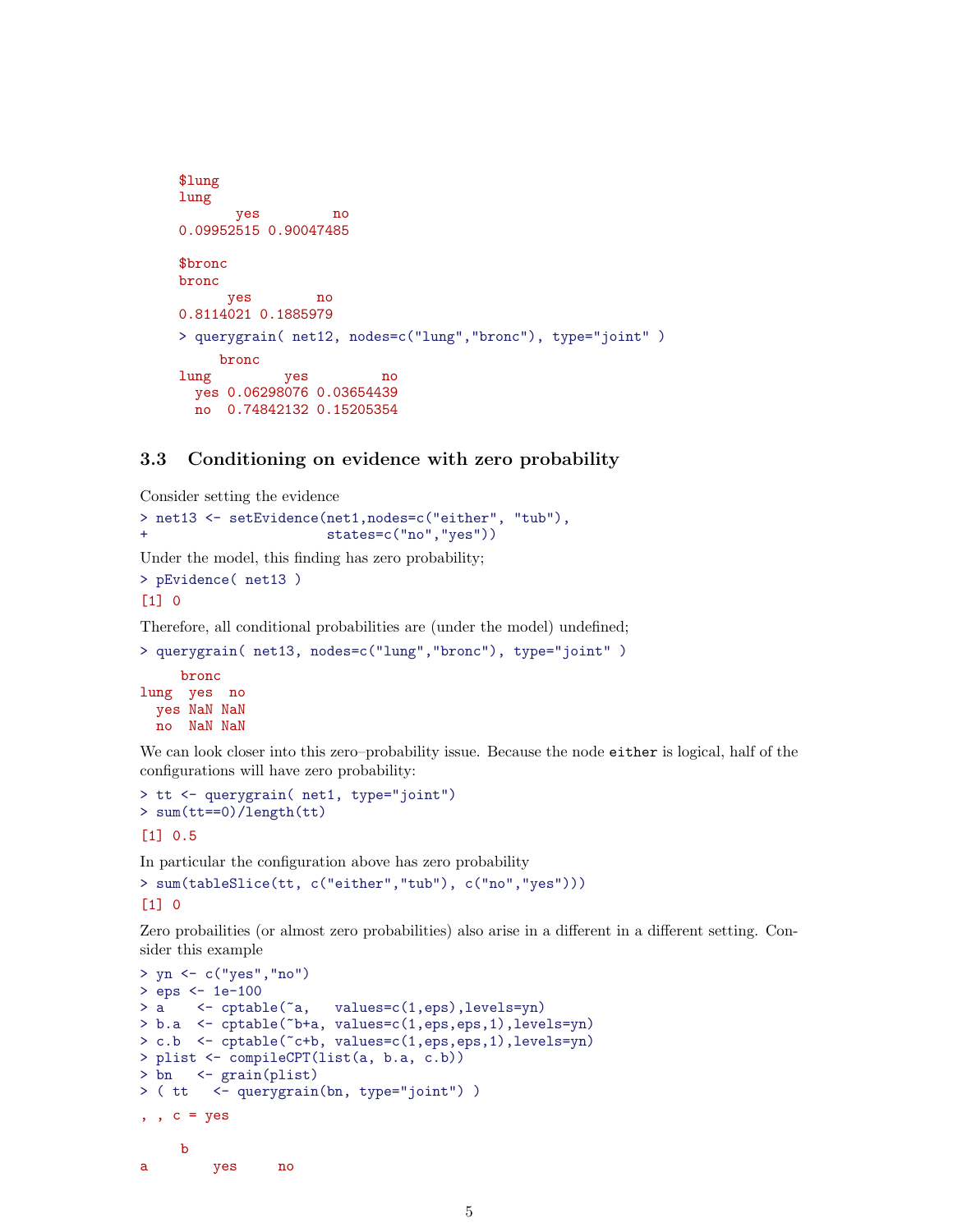```
yes 1e+00 1e-200
 no 1e-200 1e-200
, , c = nob
a yes no
 yes 1e-100 1e-100
 no 1e-300 1e-100
attr(,"class")
[1] "parray" "array"
> querygrain(setEvidence(bn, nodes=c("a","c"), state=c("no", "yes")))
$b
b
yes no
0.5 0.5
```
No problem so far, but if eps is made smaller numerical problems arise:

```
> eps <- 1e-200
> a <- cptable(~a, values=c(1,eps),levels=yn)
> b.a <- cptable(~b+a, values=c(1,eps,eps,1),levels=yn)
> c.b <- cptable(~c+b, values=c(1,eps,eps,1),levels=yn)
> plist <- compileCPT(list(a, b.a, c.b))
> bn <- grain(plist)
> ( tt <- querygrain(bn, type="joint") )
, , c = yesb
a yes no
 yes 1 0
 no 0 0
, , c = nob
a yes no
 yes 1e-200 1e-200
 no 0e+00 1e-200
attr(,"class")
[1] "parray" "array"
> querygrain(setEvidence(bn, nodes=c("a","c"), state=c("no", "yes")))
$b
b
yes no
NaN NaN
```
## 4 Hard and virtual (likelihood) evidence

Below we describe how to work with virtual evidence (also known as likelihood evidence) in gRain. This is done via the function setEvidence().

The clique potential representation in a Bayesian network gives

$$
p(x) \propto \psi(x) = \prod_C \psi_C(x_C)
$$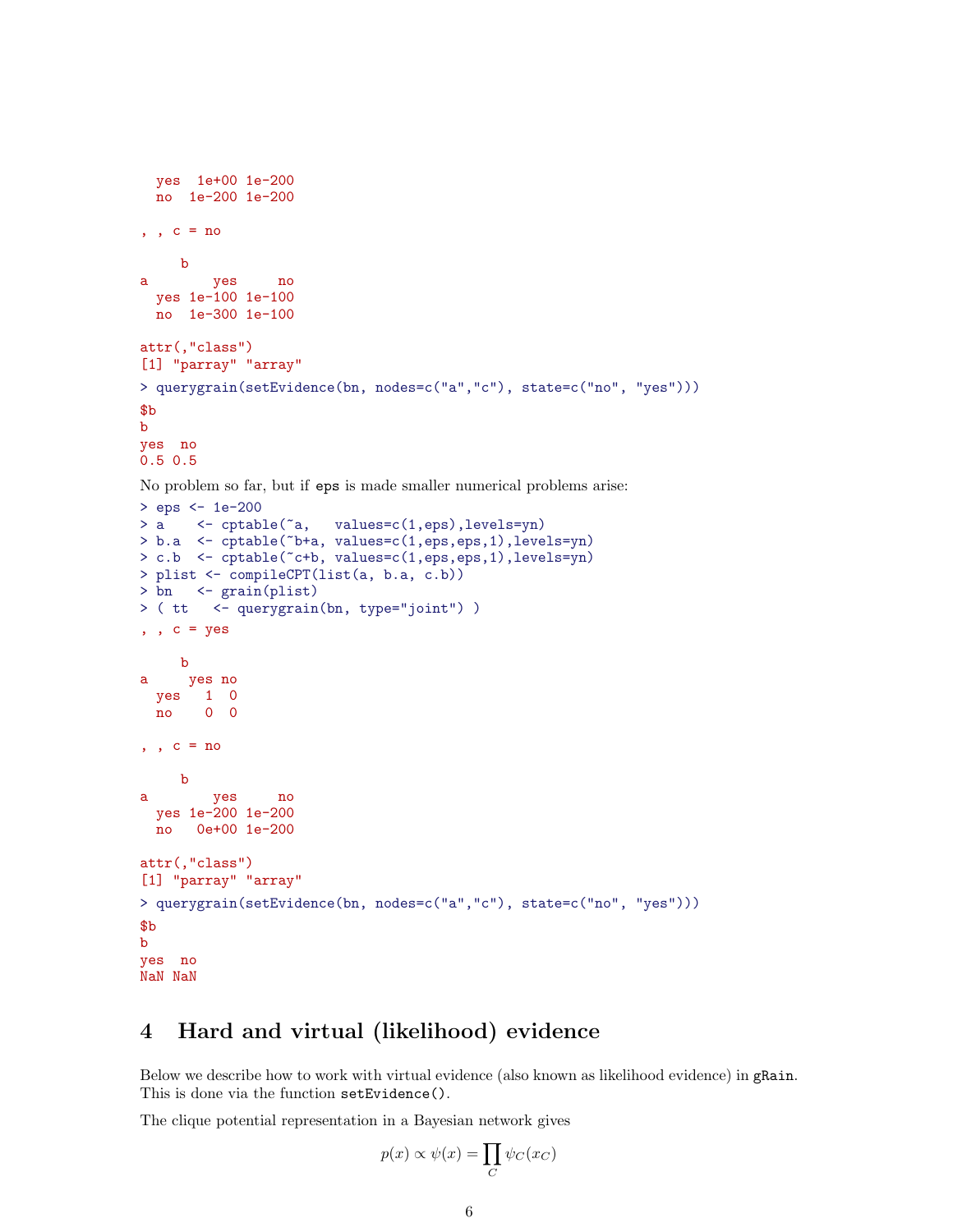where we recall that the whole idea in computations with Bayesian networks is to avoid calculation the product on the right hand side. Instead computations are based on propagation (multiplying, dividing and summing clique potentials  $\psi_C$  in an appropriate order, and such an appropriate order comes from a junction tree). The normalizing constant, say  $c = \sum_x \psi(x)$ , comes out of propagation as a "by product".

Suppose a set of nodes E are known to have a specific value, i.e.  $x_E = x_E^*$ . This is called hard evidence. The probability of the event  $x_E = x_E^*$  is

$$
p(x_E = x_E^*) = E_p\{I(x_E = x_E^*)\} = \sum_x I(x_E = x_E^*)p(x) = \frac{1}{c} \sum_x I(x_E = x_E^*)\psi(x)
$$

The computations are based on modifying the clique potentials  $\psi_C$  by giving value zero to states in  $\psi_C$  which are not consistent with  $x_E = x_E^*$ . This can be achieved with an indicator function, say  $L_C(x_C)$  such that we obtain a set of new potentials  $\tilde{\psi}_C = L_C(x_C) \psi_C(x_C)$ . Propagation with these new potentials gives, as a by product,  $\tilde{c} = \sum \tilde{\psi}(x)$  where  $\tilde{\psi}(x) = \prod_C \tilde{\psi}_C(x_C)$ . Consequently, we have  $p(x_E = x_E^*) = \tilde{c}/c$ .

In a more general setting we may have non–negative weights  $L(x)$  for each value of x. We may calculate

$$
E_p\{L(X)\} = \sum_x L(x)p(x)
$$

If  $L(X)$  factorizes as  $L(X) = L<sub>C</sub>(X<sub>C</sub>)$  then the computations are carried out as outlined above, i.e. by the message passing scheme.

#### 4.1 An excerpt of the chest clinic network

Consider the following excerpt of the chest clinic network which is described in the paper mentioned above.

```
> yn <- c("yes","no")
> a <- cptable(~asia, values=c(1,99),levels=yn)
> t.a <- cptable(~tub|asia, values=c(5,95,1,99),levels=yn)
> ( plist1 <- compileCPT( list( a, t.a ) ) )
CPTspec with probabilities:
P( asia )
P( tub | asia )
> plist1[[1]]
asia
yes no
0.01 0.99
attr(,"class")
[1] "parray" "array"
> plist1[[2]]
     asia
tub yes no
 yes 0.05 0.01
 no 0.95 0.99
attr(,"class")
[1] "parray" "array"
> ( chest1 <- grain(plist1) )
Independence network: Compiled: FALSE Propagated: FALSE
 Nodes: chr [1:2] "asia" "tub"
> querygrain( chest1 )
```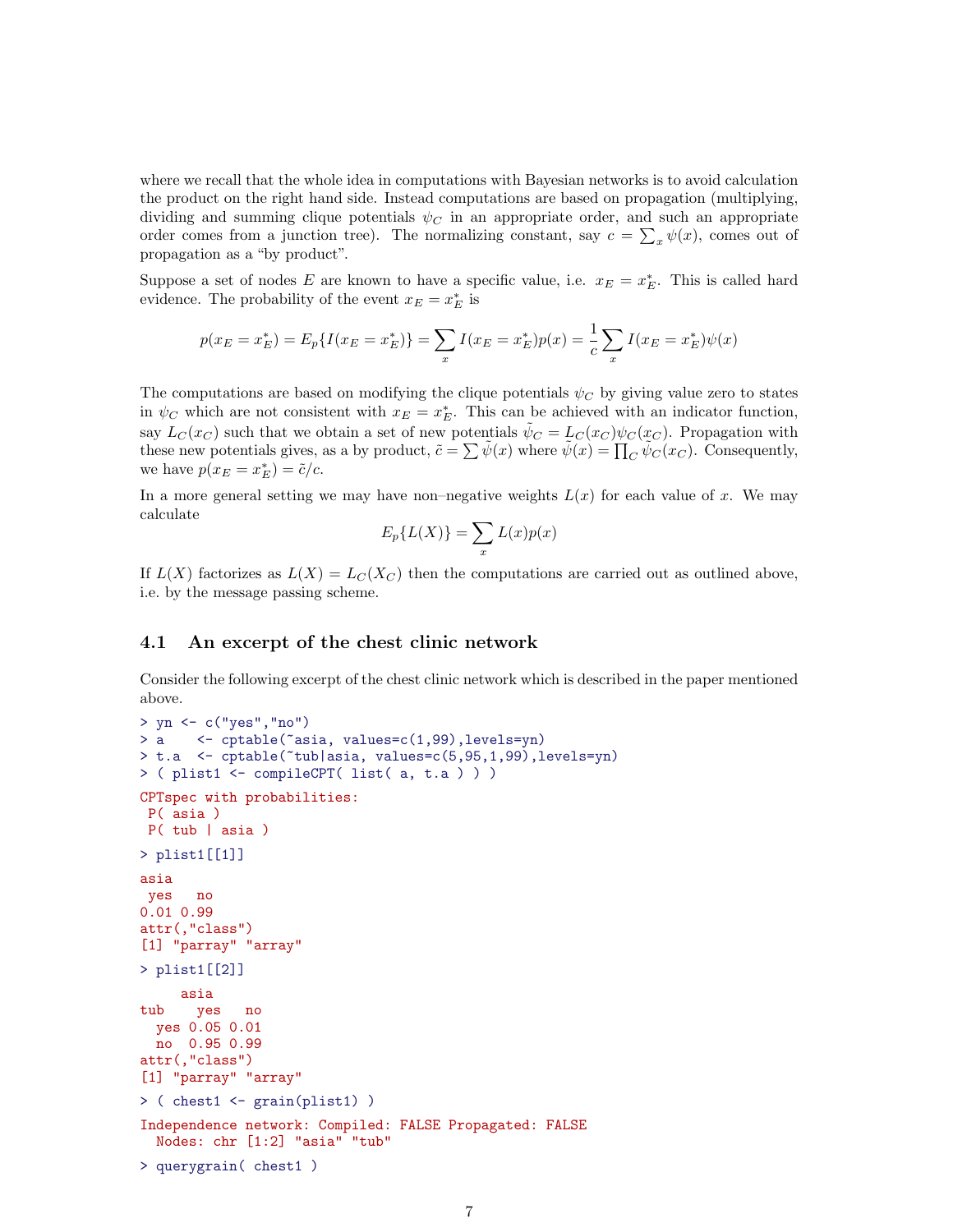```
$asia
asia
yes no
0.01 0.99
$tub
tub
  yes no
0.0104 0.9896
```
#### 4.2 Specifying hard evidence

Suppose we want to make a diagnosis about tuberculosis given the evidence that a person has recently been to Asia. The functions setFinding() (which has been in gRain for years) and setEvidence() (which is a recent addition to gRain) can both be used for this purpose. The following forms are equivalent.

```
> setFinding( chest1, nodes="asia", states="yes")
Independence network: Compiled: TRUE Propagated: TRUE
 Nodes: chr [1:2] "asia" "tub"
 Evidence:
 nodes is.hard.evidence hard.state
1 asia TRUE yes
 pEvidence: 0.010000
> setEvidence( chest1, nodes="asia", states="yes")
Independence network: Compiled: TRUE Propagated: TRUE
 Nodes: chr [1:2] "asia" "tub"
 Evidence:
 nodes is.hard.evidence hard.state
1 asia TRUE yes
 pEvidence: 0.010000
> setEvidence( chest1, evidence=list(asia="yes"))
Independence network: Compiled: TRUE Propagated: TRUE
 Nodes: chr [1:2] "asia" "tub"
 Evidence:
 nodes is.hard.evidence hard.state
1 asia TRUE yes
 pEvidence: 0.010000
> querygrain( setEvidence( chest1, evidence=list(asia="yes")) )
$tub
tub
yes no
0.05 0.95
```
#### 4.3 What is virtual evidence (also called likelihood evidence) ?

Suppose we do not know with certainty whether a patient has recently been to Asia (perhaps the patient is too ill to tell). However the patient (if he/she is Caucasian) may be unusually tanned and this lends support to the hypothesis of a recent visit to Asia.

To accommodate we create an extended network with an extra node for which we enter evidence. However, it is NOT necessary to do so in practice, because we may equivalently enter the virtual evidence in the original network.

We can then introduce a new variable guess asia with asia as its only parent.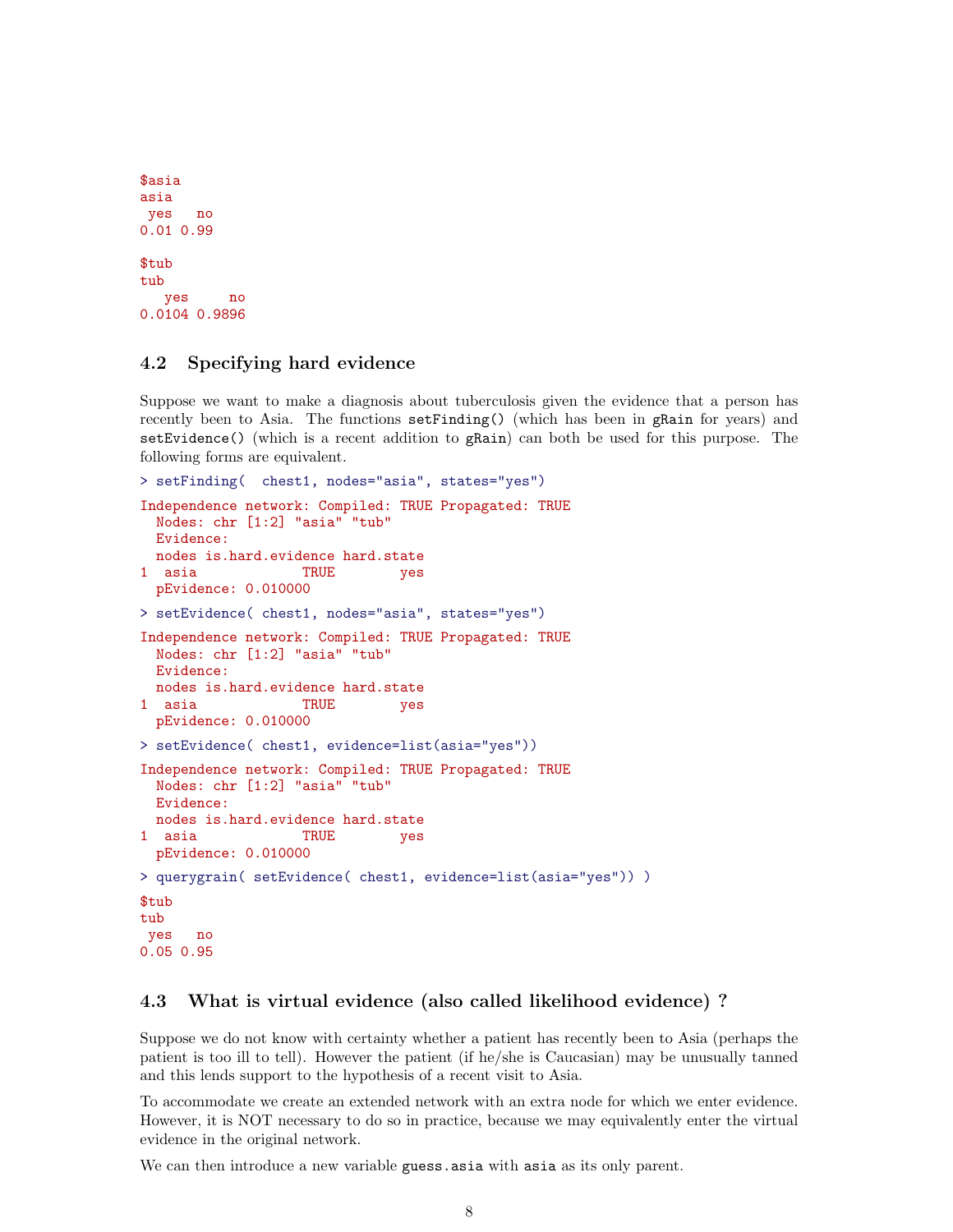```
> g.a <- parray(c("guess.asia", "asia"), levels=list(yn, yn),
                values=c(.8,.2, .1,.9))asia
guess.asia yes no
      yes 0.8 0.1
      no 0.2 0.9
attr(,"class")
[1] "parray" "array"
```
This reflects the assumption that for patients who have recently been to Asia we would guess so in 80% of the cases, whereas for patients who have not recently been to A we would (erroneously) guess that they have recently been to Asia in 10% of the cases.

```
> ( plist2 <- compileCPT( list( a, t.a, g.a ) ) )
CPTspec with probabilities:
P( asia )
P( tub | asia )
P( guess.asia | asia )
> ( chest2 <- grain(plist2) )
Independence network: Compiled: FALSE Propagated: FALSE
 Nodes: chr [1:3] "asia" "tub" "guess.asia"
> querygrain( chest2 )
$asia
asia
yes no
0.01 0.99
$tub
tub
  yes no
0.0104 0.9896
$guess.asia
guess.asia
 yes no
0.107 0.893
Now specify the guess or judgment, that the person has recently been to Asia:
> querygrain( setEvidence( chest2, evidence=list(guess.asia="yes")) )
$asia
asia
       yes no
0.07476636 0.92523364
```
\$tub tub yes no 0.01299065 0.98700935

#### 4.4 Specifying virtual evidence

The same guess or judgment can be specified as virtual evidence (also called likelihood evidence) for the original network:

> querygrain( setEvidence( chest1, evidence=list(asia=c(.8, .1))) )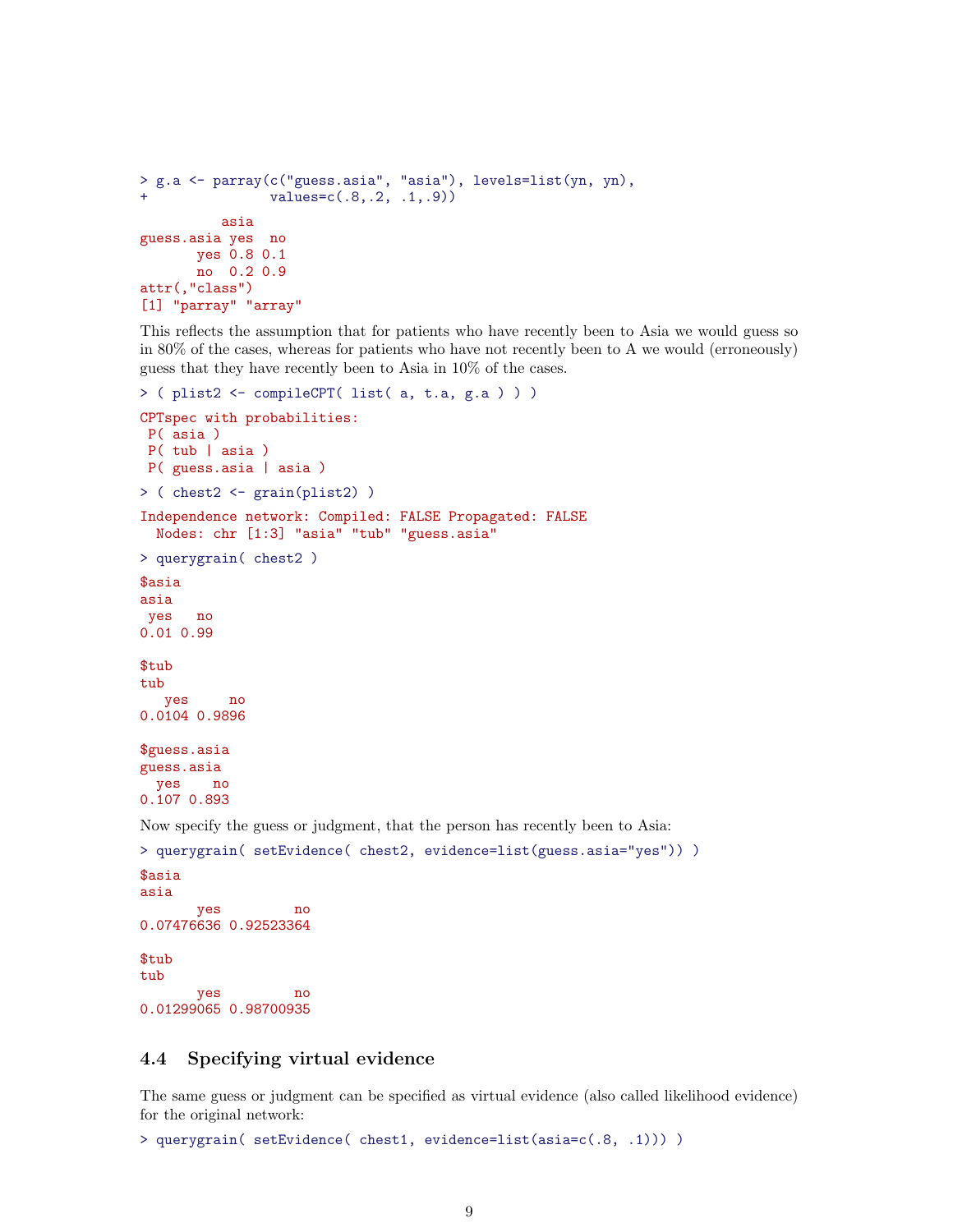```
$tub
tub
       yes no
0.01299065 0.98700935
This also means that specifying that specifying \texttt{asia='yes'} can be done as
> querygrain( setEvidence( chest1, evidence=list(asia=c(1, 0))) )
$tub
tub
yes no
```
## 0.05 0.95

### 4.5 A mixture of a discrete and a continuous variable

grain only handles discrete variables with a finite state space, but using likelihood evidence it is possible to work with networks with both discrete and continuous variables (or other types of variables). This is possible only when he networks have a specific structure. This is possible when no discrete variable has non–discrete parents.

Take a simple example: x is a discrete variable with levels 1 and 2;  $y_1|x = k \sim N(\mu_k, \sigma_k^2)$  and  $y_2|x = k \sim Poi(\lambda_k)$  where  $k = 1, 2$ . The joint distribution is

 $p(x, y_1, y_2) = p(x)p(y_1|x)p(y_2|x)$ 

Suppose the interest is in the distribution of x given  $y_1 = y_1^*$  and  $y_2 = y_2^*$ . We then have

 $p(x|y_1^*, y_2^*) \propto p(x)p(y_1^*|x)p(y_2^*|x) = p(x)L_1(x)L_2(x)$ 

# 5 Building networks from data

The following two graphs specify the same model:

```
> dG < - dag("A:B)> uG < - ug( ^*A:B)> par(mfrow=c(1,2)); plot( dG ); plot( uG )
```


Suppose data is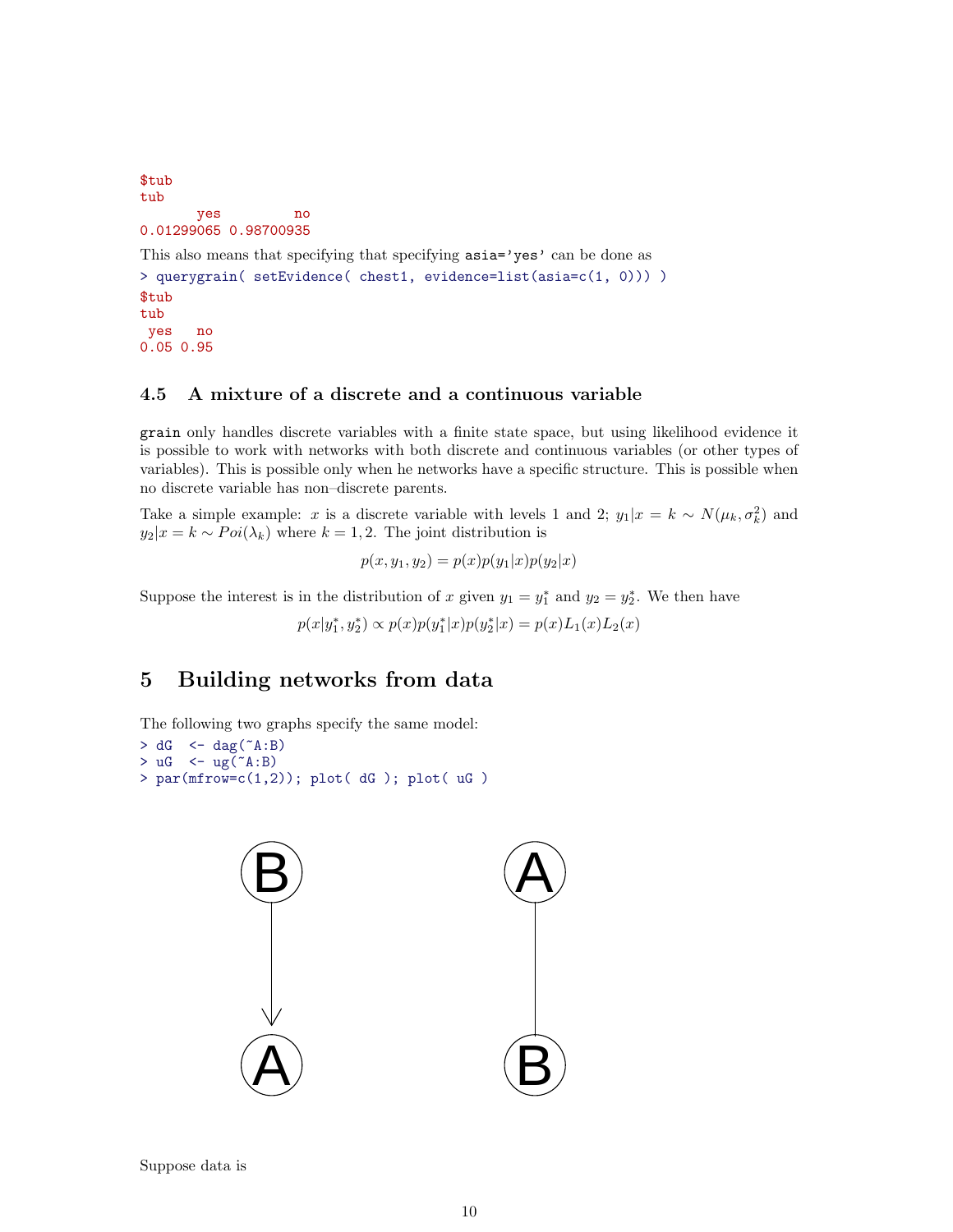```
> dat <-as.table(parray(c("A","B"), levels=c(2,2), values=c(0,0,2,3)))
   B
A B1 B2
 A1 0 2
 A2 0 3
> class( dat )
[1] "table" "parray" "array"
A network can be built from data using:
> gr.dG <- compile( grain( dG, dat ) )
NAs found in conditional probability table(s) for nodes: A
  ... consider using the smooth argument
Independence network: Compiled: TRUE Propagated: FALSE
 Nodes: chr [1:2] "A" "B"
> gr.uG <- compile( grain( uG, dat ) )
Independence network: Compiled: TRUE Propagated: FALSE
 Nodes: chr [1:2] "A" "B"
```
However, when there are zeros in the table, care must be taken.

#### 5.1 Extracting information from tables

In the process of creating networks, conditional probability tables are extracted when the graph is a dag and clique potentials are extracted when the graph is a chordal (i.e. triangulated) undirected graph. This takes place as follows (internally):

```
> extractCPT( dat, dG )
NAs found in conditional probability table(s) for nodes: A
  ... consider using the smooth argument
$A
   B
A B1 B2
 A1 NaN 0.4
 A2 NaN 0.6
attr(,"class")
[1] "parray" "array"
$B
B
B1 B2
0 1
attr(,"class")
[1] "parray" "array"
attr(,"class")
[1] "extractCPT" "list"
> c( extractPOT( dat, uG ) )
[[1]]
   B
A B1 B2
 A1 0 0.4
 A2 0 0.6
```
The conditional probability table  $P(A|B)$  contains NaNs because

$$
P(A|B = B1) = \frac{n(A, B = B1)}{\sum_{A} n(A, B = B1)} = \frac{0}{0} = \text{NaN}
$$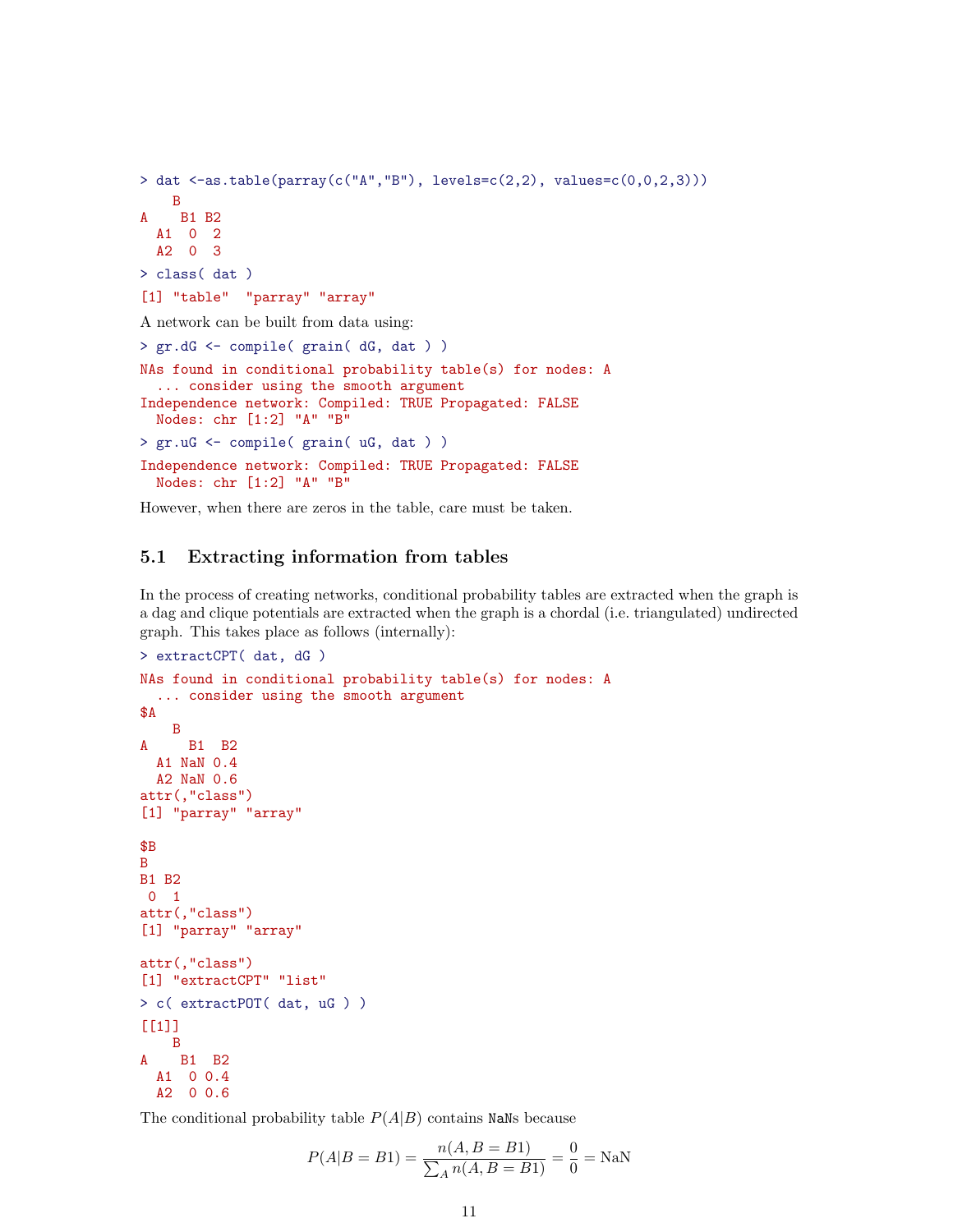For this reason the network  $gr.dG$  above will fail to compile whereas  $gr.uG$  will work, but it may not give the expected results.

### 5.2 Using smooth

To illustrate what goes on, we can extract the distributions from data as follows:

```
> p.A.g.B <- tableDiv(dat, tableMargin(dat, "B"))
    A
B A1 A2
 B1 0.0 0.0
 B2 0.4 0.6
attr(,"class")
[1] "parray" "array"
> p.B <- tableMargin(dat, "B")/sum(dat)
B
B1 B2
0 1
> p.AB <- tableMult( p.A.g.B, p.B)
   A
B A1 A2
 B1 0.0 0.0
 B2 0.4 0.6
attr(,"class")
[1] "parray" "array"
```
However, the result is slightly misleading because tableDiv sets  $0/0 = 0$ .

In grain there is a smooth argument that will add a small number to the cell entries before extracting tables, i.e.

$$
P(A|B = B1) = \frac{n(A, B = B1) + \epsilon}{\sum_{A} (n(A, B = B1) + \epsilon)} = \frac{\epsilon}{2\epsilon} = 0.5
$$

and

$$
P(B) = \frac{\sum_{A} (n(A, B) + \epsilon)}{\sum_{AB} (n(A, B) + \epsilon)}
$$

We can mimic this as follows:

```
> e < -1e-2> (dat.e <- dat + e)
   B
A B1 B2
 A1 0.01 2.01
 A2 0.01 3.01
> pe.A.g.B <- tableDiv(dat.e, tableMargin(dat, "B"))
   A
B A1 A2
 B1 0.000 0.000
 B2 0.402 0.602
attr(,"class")
[1] "parray" "array"
> pe.B <- tableMargin(dat.e, "B")/sum(dat.e)
B
        B1 B2
0.003968254 0.996031746
```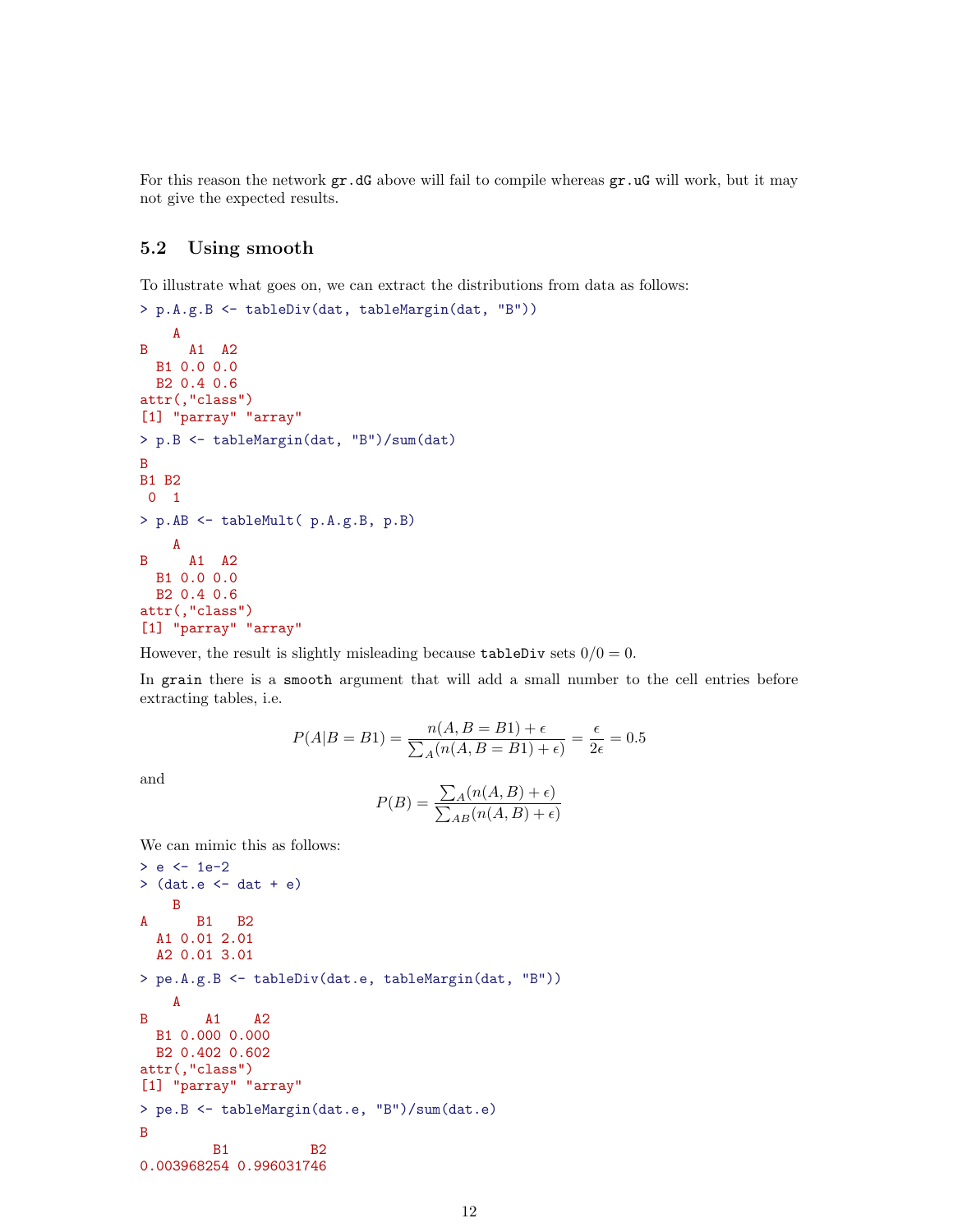```
> pe.AB <- tableMult( pe.A.g.B, pe.B )
   A
B A1 A2
 B1 0.0000000 0.0000000
 B2 0.4004048 0.5996111
attr(,"class")
[1] "parray" "array"
```
However this resulting joint distribution is different from what is obtained from the adjusted table itself

```
> dat.e / sum( dat.e )
   B
A B1 B2
 A1 0.001984127 0.398809524
 A2 0.001984127 0.597222222
```
This difference appears in the grain networks.

### 5.3 Extracting tables

```
One can do
> gr.dG <- compile( grain( dG, dat, smooth=e ) )
which (internally) corresponds to
> extractCPT( dat, dG, smooth=e)
$A
   B
A B1 B2
 A1 0.5 0.4003984
 A2 0.5 0.5996016
attr(,"class")
[1] "parray" "array"
$B
B
        B1 B2
0.001992032 0.998007968
attr(,"class")
[1] "parray" "array"
attr(,"class")
[1] "extractCPT" "list"
We get
> querygrain( gr.dG )
$A
A
       A1 A2
0.4005968 0.5994032
$B
B
        B<sub>1</sub> B<sub>2</sub>
0.001992032 0.998007968
> querygrain( gr.uG )
$A
A
```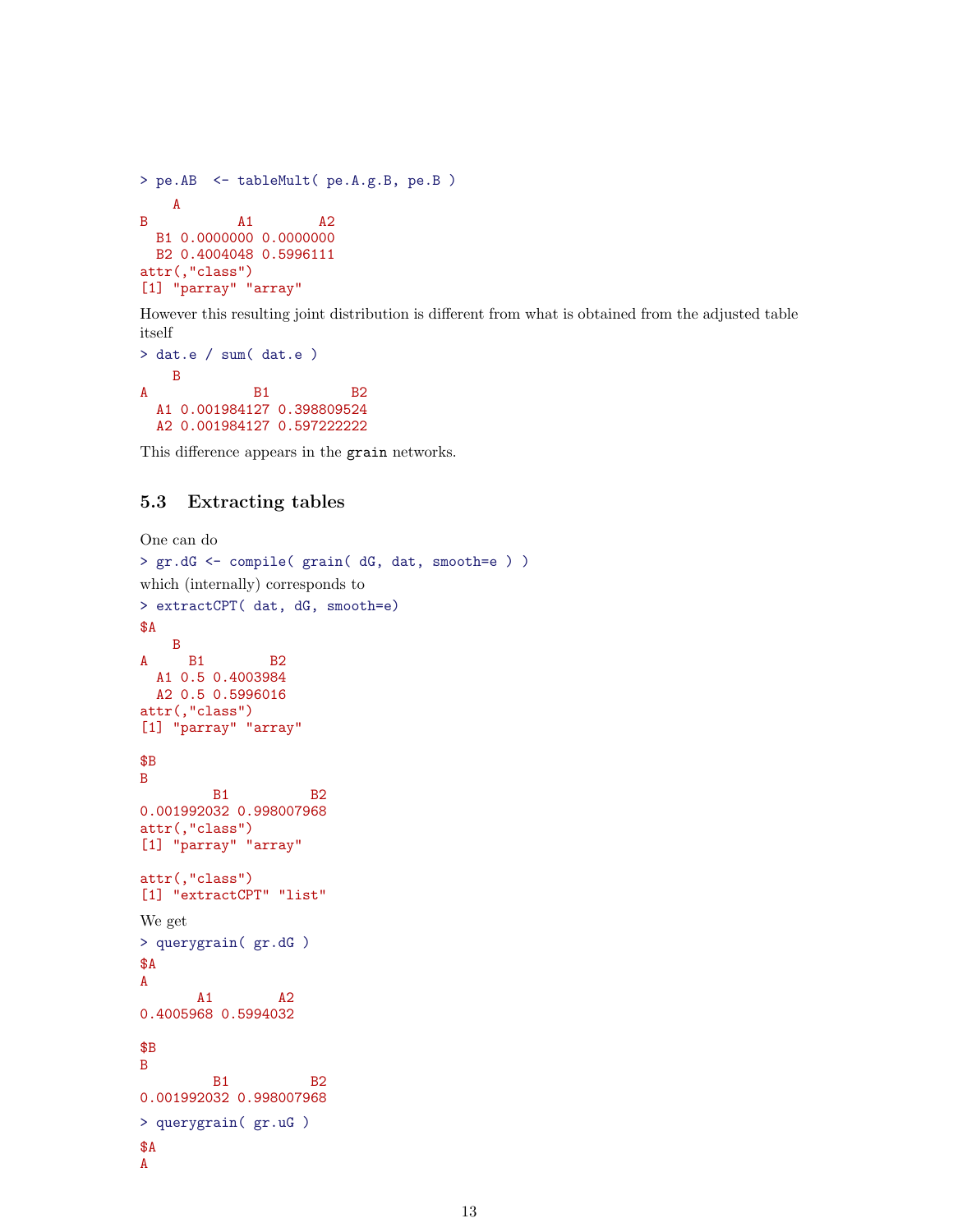```
A1 A2
0.4 0.6
$B
B
B1 B2
0 1
However, if we condition on B=B1 we get:
> querygrain(setFinding(gr.dG, nodes="B", states="B1"))
$A
A
A1 A2
0.5 0.5
> querygrain(setFinding(gr.uG, nodes="B", states="B1"))
$A
A
A1 A2
NaN NaN
```
so the "problem" with zero entries shows up in a different place. However, the answer is not necessarily wrong; the answer simply states that  $P(A|B = B1)$  is undefined. To "remedy" we can use the smooth argument:

```
> gr.uG <- compile( grain( uG, dat, smooth=e) )
which (internally) corresponds to
> c( extractPOT( dat, uG, smooth=e ) )
[[1]]
   B
A B1 B2
 A1 0.001984127 0.3988095
 A2 0.001984127 0.5972222
```
Notice that the results are not exactly identical:

```
> querygrain( gr.uG )
$A
A
      A1 A2
0.4007937 0.5992063
$B
B
        B1 B2
0.003968254 0.996031746
> querygrain( gr.dG )
$A
A
      A1 A2
0.4005968 0.5994032
$B
B
        B1 B2
0.001992032 0.998007968
> querygrain( setFinding(gr.uG, nodes="B", states="B1") )
$A
A
```